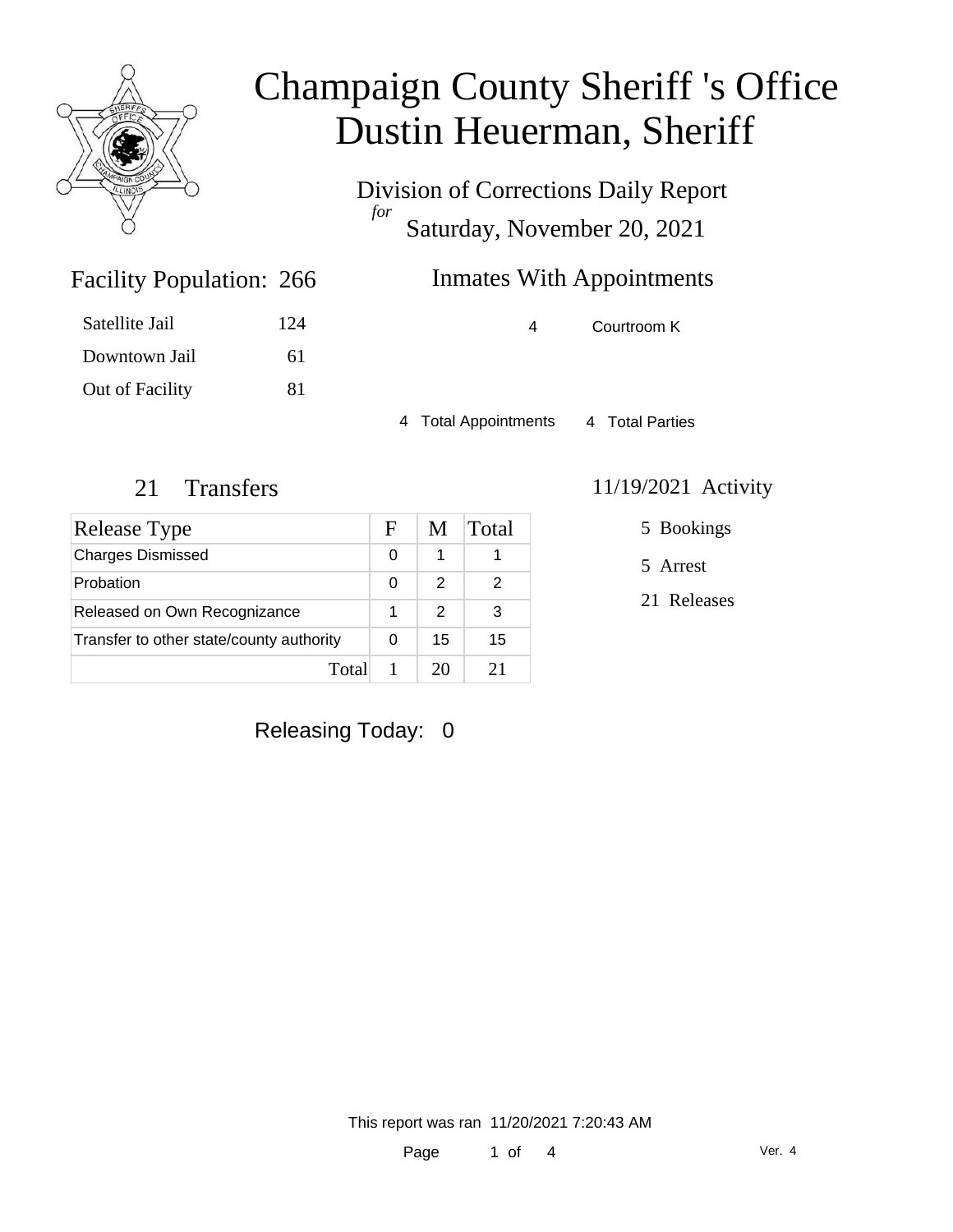

Division of Corrections Daily Report *for* Saturday, November 20, 2021

#### Custody Status Count

- Electronic Home Dentention 17
	- Felony Arraignment 9
		- Felony Other 7
	- Felony Pre-Sentence 7
		- Felony Pre-Trial 196
	- Felony Pre-Trial DUI 3
	- Felony Sentenced CCSO 3
	- Felony Sentenced IDOC 3
		- Hold Other 3
		- Hold Sentenced IDOC 2
	- Misdemeanor Arraignment 1
		- Misdemeanor Other 1
		- Misdemeanor Pre-Trial 2
			- Petition to Revoke 4
			- Remanded to DHS 6
				- Traffic Pre-Trial 1
		- Traffic Sentenced CCSO 1
			- Total 266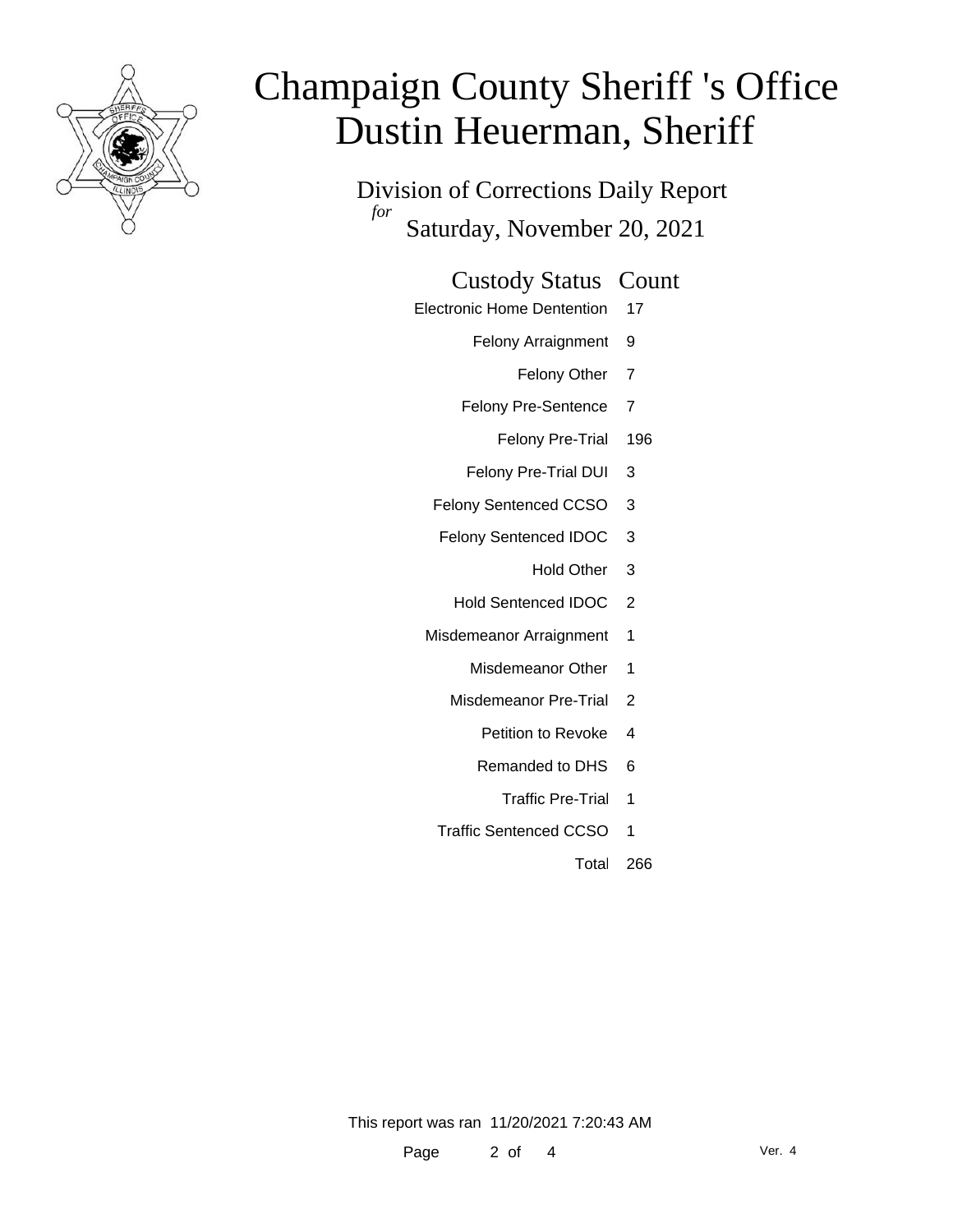

Division of Corrections Daily Report *for* Saturday, November 20, 2021

### Inmates With Appointments

| Jailing Party Name              | Location    | Number of Records / Node |
|---------------------------------|-------------|--------------------------|
| BEADLES, KIERA RENEE            | Courtroom K | 1 / Satellite Jail       |
| <b>MARTIN, JEREMIAH FRANCIS</b> | Courtroom K | 1 / Satellite Jail       |
| MCCLAIN, HURCHEL JOSEPH         | Courtroom K | 1 / Satellite Jail       |
| MOFFETT, CAROLYN REENE          | Courtroom K | 1 / Satellite Jail       |

### **Transfers**

| ANDERSON, LAROME ROMEO                  | Transfer to other state/county authority Downtown Jail   |                |
|-----------------------------------------|----------------------------------------------------------|----------------|
| BEASLEY, TYACEON LAMARR                 | Transfer to other state/county authority Satellite Jail  |                |
| BERGEN, ELIZABETH                       | Released on Own Recognizance                             | Satellite Jail |
| BROWN, ROBERT ANTHONY                   | Transfer to other state/county authority Satellite Jail  |                |
| CARTER, MICHAEL DAVID                   | Transfer to other state/county authority Satellite Jail  |                |
| FLOWERS, FENTON ARNEZ                   | Transfer to other state/county authority Satellite Jail  |                |
| <b>GORDON, TYRONE</b>                   | Transfer to other state/county authority Out of Facility |                |
| GOURDINE, XAVIER CHRISTOPHER Probation  |                                                          | Downtown Jail  |
| HAWKINS, ELIJA TALON                    | Probation                                                | Satellite Jail |
| HUGHES, TYDERRIUS DEQUON                | Transfer to other state/county authority Out of Facility |                |
| JOHNSON, KAWAME TERRENCEIM              | Transfer to other state/county authority Satellite Jail  |                |
| KELLY, WARREN DYTRALE                   | Transfer to other state/county authority Satellite Jail  |                |
| MABERRY, GAIGE MICHEAL LEE              | Released on Own Recognizance                             | Satellite Jail |
| MESSER, CODY JAMES                      | Transfer to other state/county authority Satellite Jail  |                |
| PAGET, GREGORY LAMAR                    | Transfer to other state/county authority Satellite Jail  |                |
| REARDON, THOMAS ROBERT                  | Released on Own Recognizance                             | Satellite Jail |
| RICHARDSON, WILLIE LEE                  | Transfer to other state/county authority Satellite Jail  |                |
| ROSS, JAMARQUIS ANTHONY<br><b>TYREE</b> | Transfer to other state/county authority Satellite Jail  |                |
| RUSH, MARION EARL, Junior               | <b>Charges Dismissed</b>                                 | Downtown Jail  |
| SMITH, CHERNENKO<br><b>CONSTANTINE</b>  | Transfer to other state/county authority Downtown Jail   |                |

This report was ran 11/20/2021 7:20:43 AM